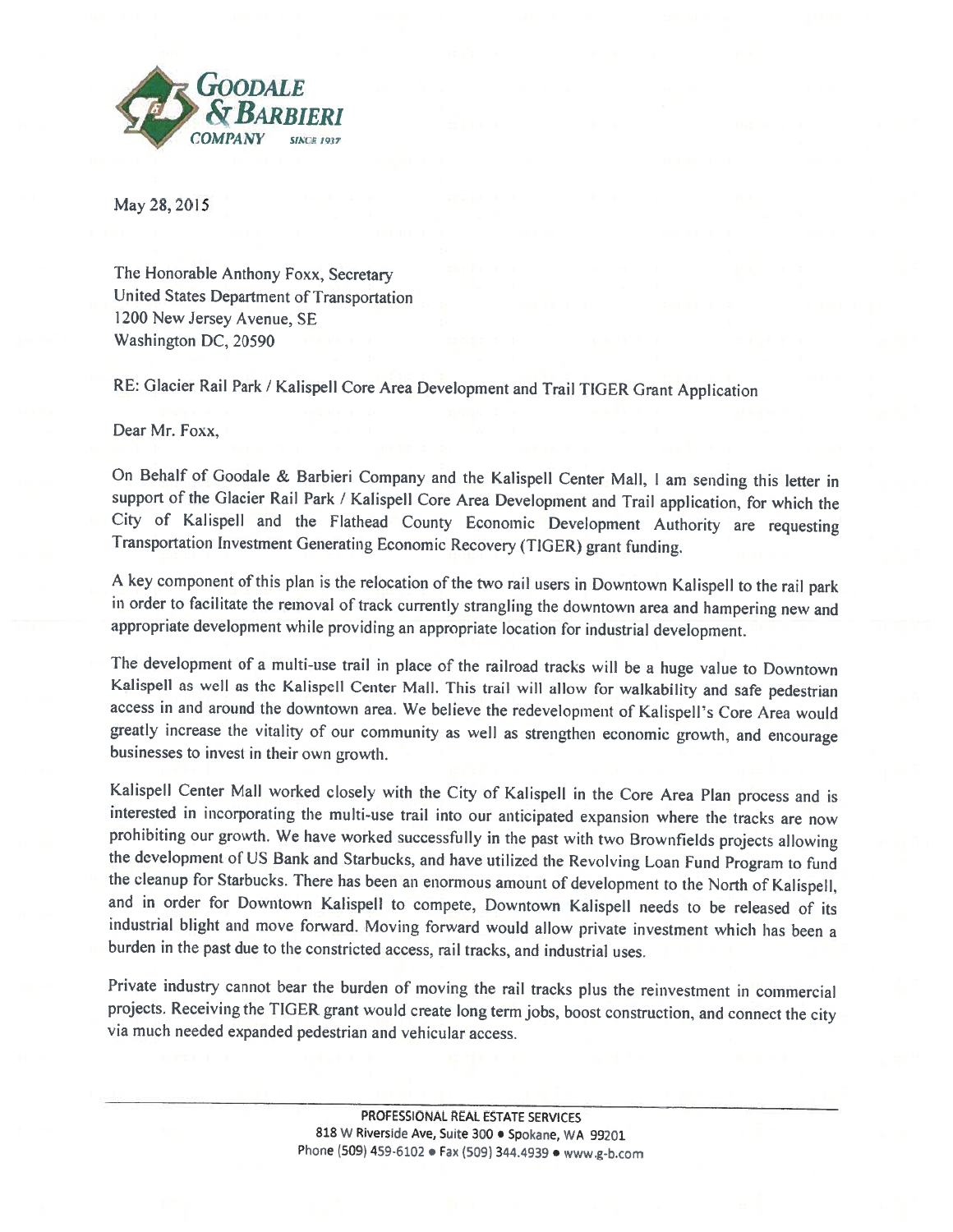

Spokane Washington has seen billions of dollars of investment and development in the past <sup>43</sup> years after the rail and blight had been removed from downtown. We would like to see a version of this for our community.

We fully support this project and continue to support the City of Kalispell and their efforts to strengthen our downtown and Core Area.

Sincerely yours,

D Pet

Eric Peterson Manager / Marketing Director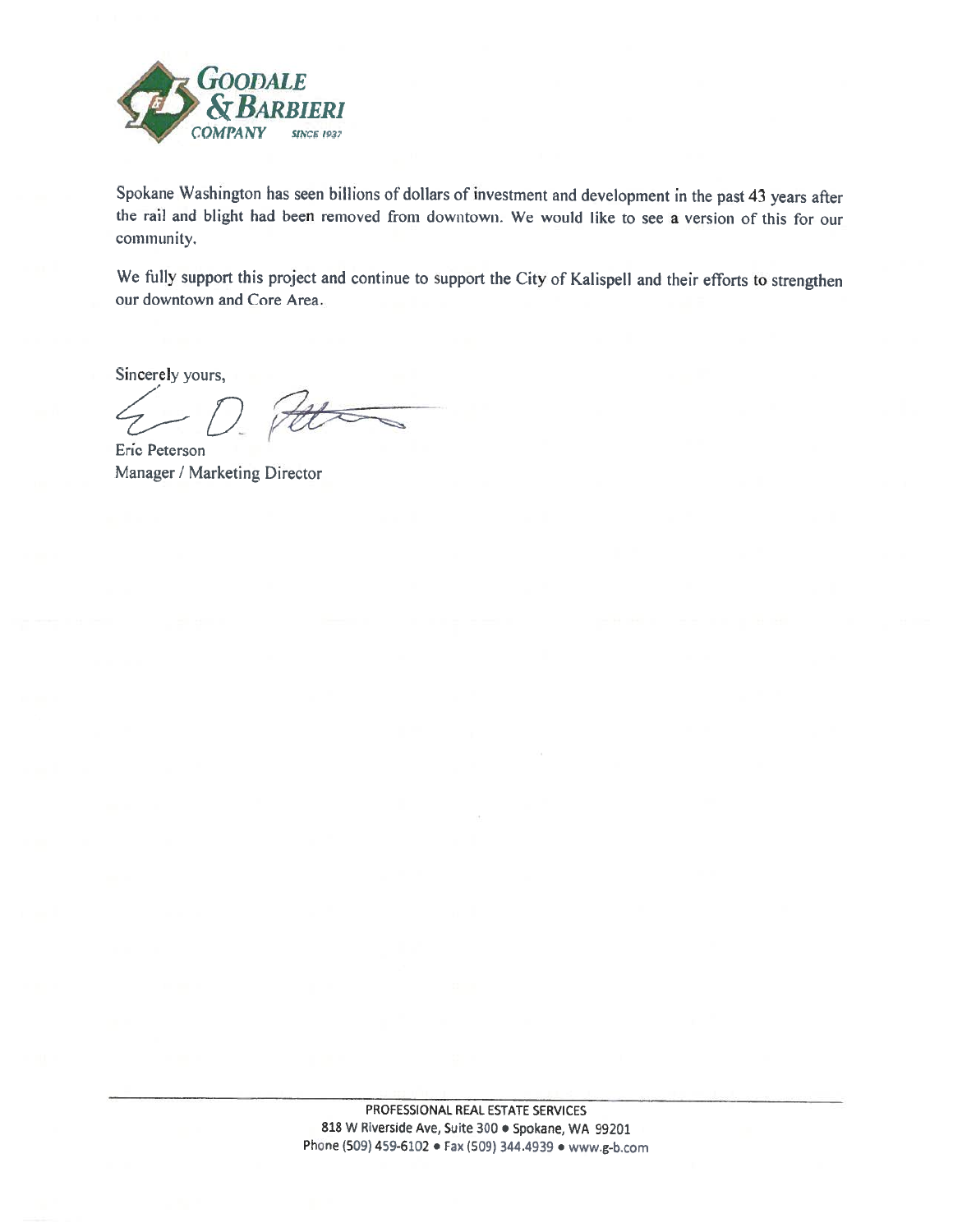

"Unless the Lord builds the house, its builders labor in vain"

June 3. 2015

The Honorable Anthony Foxx. Secretary U.S. Department of Transportation <sup>1</sup> 200 New Jersey Avenue. SE Washington, CD 20590

## RE: TIGER VII Grant Application for the Glacier Rail Park/Kalispell Core Area Development and Trail Project

Dear Secretary Foxx.

<sup>1</sup> am writing this letter to show our support for the Glacier Rail ParkKalispel <sup>I</sup> (ore Area Development and Trail project application submitted by the City of Kalispell and Flathead County Economic Development Authority for Transportation Investment Generating Economic Recovery (TIGER VII) grant funding.

In 2013 we completed construction and commenced operation of a 40—unit senior apartment property in the City of Kalispell Core Area. Being located downtown has been a great opportunity for our resident, allowing them to stay connected to the community and active. Relocating the rail users to a new park will allow the existing tracks to be converted into a much needed walking path that will connect the entire Core Area and henetit the senior citizens who reside at Depot Place.

This investment in rail, road and utility infrastructure to develop Glacier Rail Park and the Kalispell Core Area and Trail will result in job creation and the highest use of public and private resources. We strongly urge approval of this grant application as the investment in infrastructure will enhance the economic vitality of the community. The development will encourage businesses to invest in their own growth resulting in job creation, diversity in the economy and a broader tax base.

Kindest Regards. Barkhutte **Nex Burkhalte** 

5014 Elk Hills Court, Missouta MT 59803 HOUSINC-SOLUTIONS.ORG P. 406.203,1558 F. 406.203.1559